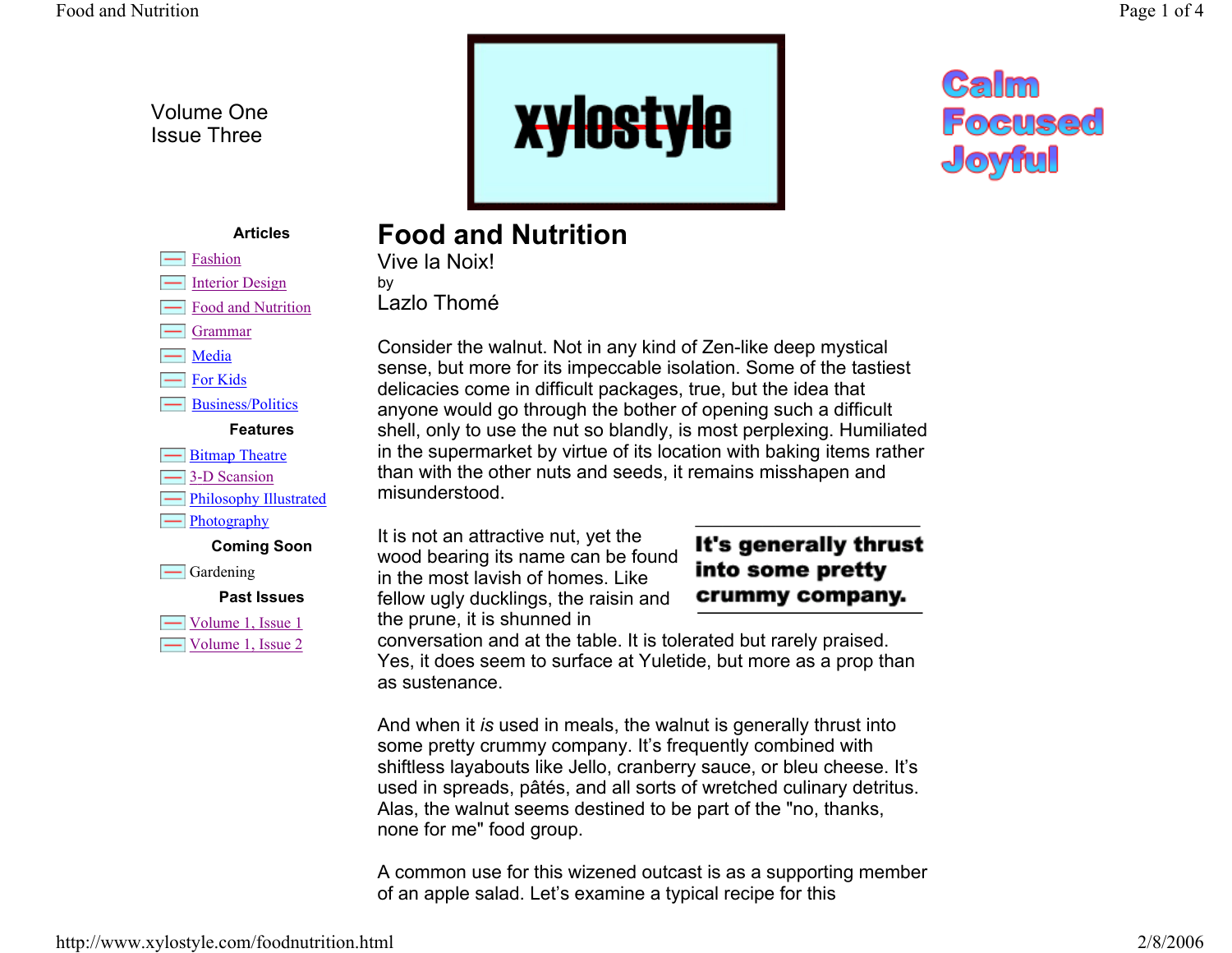unappealing little fiasco.

## **Apple Salad**

- $\bullet$  Two red apples, cut into small cubes
- One yellow apple, cut into medium cubes
- One green apple, cut into slivers
- One celery stalk, finely chopped
- $\frac{1}{2}$  cup raisins
- 1 cup plain yogurt
- $\frac{1}{2}$  cup finely chopped walnuts
- $\bullet\,$  pinch of powdered cinnamon

Some recipes substitute mayonnaise for the yogurt and add small marshmallows, but I won't even begin to go there.

Next, a somewhat insipid walnut spread:

# **Walnut Spread**

- 10 walnuts, ground in a blender
- 1 teaspoon sesame oil
- 1 teaspoon olive oil
- dash of cilantro
- 1 teaspoon cumin
- 2 tablespoons of unsweetened white grape juice
- dash of pepper

Stir ingredients well, chill for 5 minutes, and serve.

And how about a nice lime Jello salad?

No! Stop! I can't go on. It's just not right.

Walnuts deserve more.

I contend that they needn't languish with bit players.

What can be done? Well, walnuts are fabulous in breads and muffins and make excellent garnishes for stir-fry dishes such as this: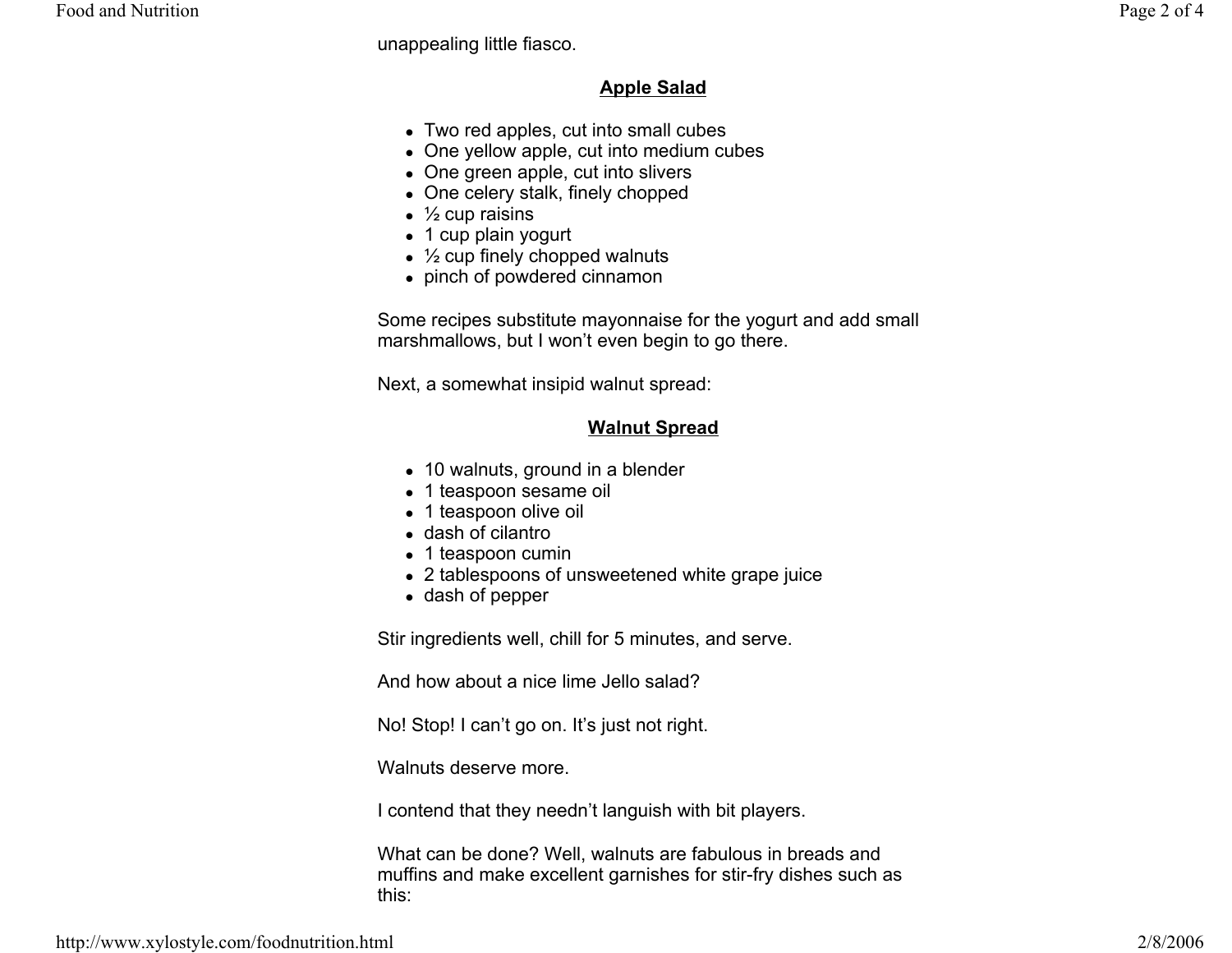### **Julienne Vegetable and Walnut Extreme**

First, place 5-10 walnuts on a cookie sheet and sprinkle with turmeric, cayenne pepper, and garlic powder. Bake at 275° for 10 minutes or until crisp. Remove from oven and let cool.

Then prepare the following:

- $\bullet$  2 medium zucchini, julienne cut
- $\bullet$  2 carrots, julienne cut
- 1 red pepper, julienne cut
- 1 yellow pepper, julienne cut
- 1 cup water chestnuts
- $\frac{1}{4}$  cup finely chopped black olives
- 1 teaspoon lemon zest
- 1 cup pea pods, cut diagonally
- 1 large yellow onion, finely diced
- $\bullet$  3 chopped garlic cloves
- $\frac{1}{2}$  cup sun-dried tomatoes, finely chopped
- $\frac{1}{2}$  lb. wax beans, cut diagonally
- 1 teaspoon sesame oil
- $\bullet~$  2 tablespoons extra virgin olive oil
- $\bullet\,$  black pepper

Sauté over low heat. Finely chop the walnuts. Turn up the heat to sizzling stir-fry temperature, and add walnuts. Cook to taste.

Not only will the walnuts provide a uniquely subtle flavor, they will cozy up nicely with the strips of vegetables, adding protein, iron, and calcium to the mix as well. What's more, they help to reduce cholesterol and to lower the risk of heart disease.

And walnuts are always welcome at any cocktail party as an alternative to such sodium magnates as potato chips and pretzels.

Most assuredly, they're not pretty. But they're tasty and good for you. Give 'em a chance and you're certain to hear this refrain:

"Sure, I'd *love* some more."